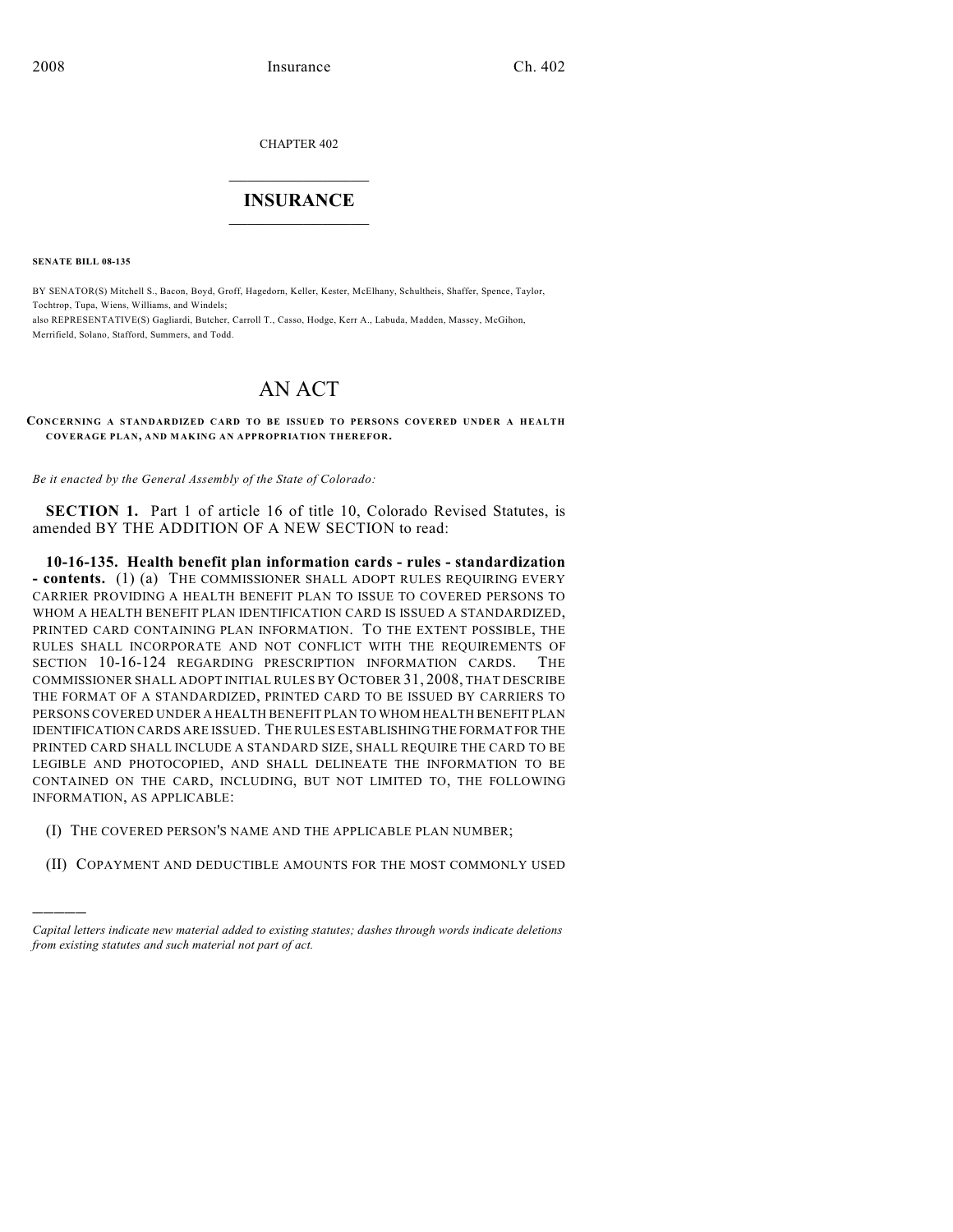HEALTH CARE SERVICES;

(III) CONTACT INFORMATION FOR THE CARRIER OR HEALTH BENEFIT PLAN ADMINISTRATOR; AND

(IV) AN INDICATION OF WHETHER THE HEALTH BENEFIT PLAN IS REGULATED BY THE STATE.

(b) THE RULES ADOPTED PURSUANT TO PARAGRAPH (a) OF THIS SUBSECTION (1) SHALL REQUIRE ALL CARRIERS TO ISSUE A STANDARDIZED, PRINTED CARD TO A COVERED PERSON TO WHOM A HEALTH BENEFIT PLAN IDENTIFICATION CARD IS ISSUED UPON THE PURCHASE OR RENEWAL OF OR ENROLLMENT IN A PLAN ON OR AFTER JULY 1, 2009. NO LATER THAN JULY 1, 2010, ALL CARRIERS SHALL ISSUE THE STANDARDIZED, PRINTED CARD TO COVERED PERSONS TO WHOM HEALTH BENEFIT PLAN IDENTIFICATION CARDS ARE ISSUED.

(c) NOTHING IN THIS SECTION SHALL PRECLUDE A CARRIER FROM INCLUDING INFORMATION ON THE STANDARDIZED PRINTED CARDS THAT IS IN ADDITION TO THE INFORMATION REQUIRED TO BE INCLUDED ON THE CARD PURSUANT TO RULES ADOPTED PURSUANT TO THIS SECTION.

(2) (a) NO LATER THAN THIRTY DAYS AFTER THE EFFECTIVE DATE OF THIS SECTION, THE COMMISSIONER, IN CONSULTATION WITH THE DIRECTOR OF THE DIVISION OF REGISTRATIONS IN THE DEPARTMENT OF REGULATORY AGENCIES AND THE EXECUTIVE DIRECTOR OF THE DEPARTMENT OF PUBLIC HEALTH AND ENVIRONMENT, SHALL ESTABLISH A WORK GROUP COMPRISED OF REPRESENTATIVES OF THE DIVISIONS OF INSURANCE AND REGISTRATIONS IN THE DEPARTMENT OF REGULATORY AGENCIES; THE DEPARTMENTS OF PUBLIC HEALTH AND ENVIRONMENT, PERSONNEL, AND HEALTH CARE POLICY AND FINANCING; THE GOVERNOR'S OFFICE OF INFORMATION TECHNOLOGY; CARRIERS; PROVIDERS, INCLUDING HOSPITALS, PHYSICIANS, AND PHARMACISTS; PRIVATE BUSINESSES; CONSUMERS; AND OTHER STAKEHOLDERS DEEMED APPROPRIATE BY THE COMMISSIONER. THE WORK GROUP SHALL:

(I) MAKE RECOMMENDATIONS ON STANDARDS FOR TECHNOLOGY AND TOOLS THROUGH WHICH INFORMATION MAY BE ELECTRONICALLY RECOGNIZED, EXCHANGED, OR TRANSMITTED BETWEEN CARRIERS AND PROVIDERS, WHICH STANDARDS SHALL CONFORM TO ANY STANDARDS ADOPTED BY A NONPROFIT ORGANIZATION THAT SETS RELEVANT NATIONAL TECHNICAL STANDARDS;

(II) MAKE RECOMMENDATIONS AS TO THE SPECIFIC INFORMATION THAT SUCH TECHNOLOGY AND TOOLS SHOULD BE ABLE TO ELECTRONICALLY EXCHANGE OR TRANSMIT;

(III) MAKE RECOMMENDATIONS TO SIMPLIFY ELIGIBILITY AND COVERAGE VERIFICATION THROUGH ELECTRONIC DATA INTERCHANGE UTILIZING SWIPE CARD OR OTHER APPROPRIATE TECHNOLOGY;

(IV) MAKE RECOMMENDATIONS REGARDING ELIGIBILITY NOTIFICATION, PREAUTHORIZATION, OR SERVICE NOTIFICATION AND RETROACTIVE DENIAL THROUGH ELECTRONIC DATA INTERCHANGE USING SWIPE CARD OR OTHER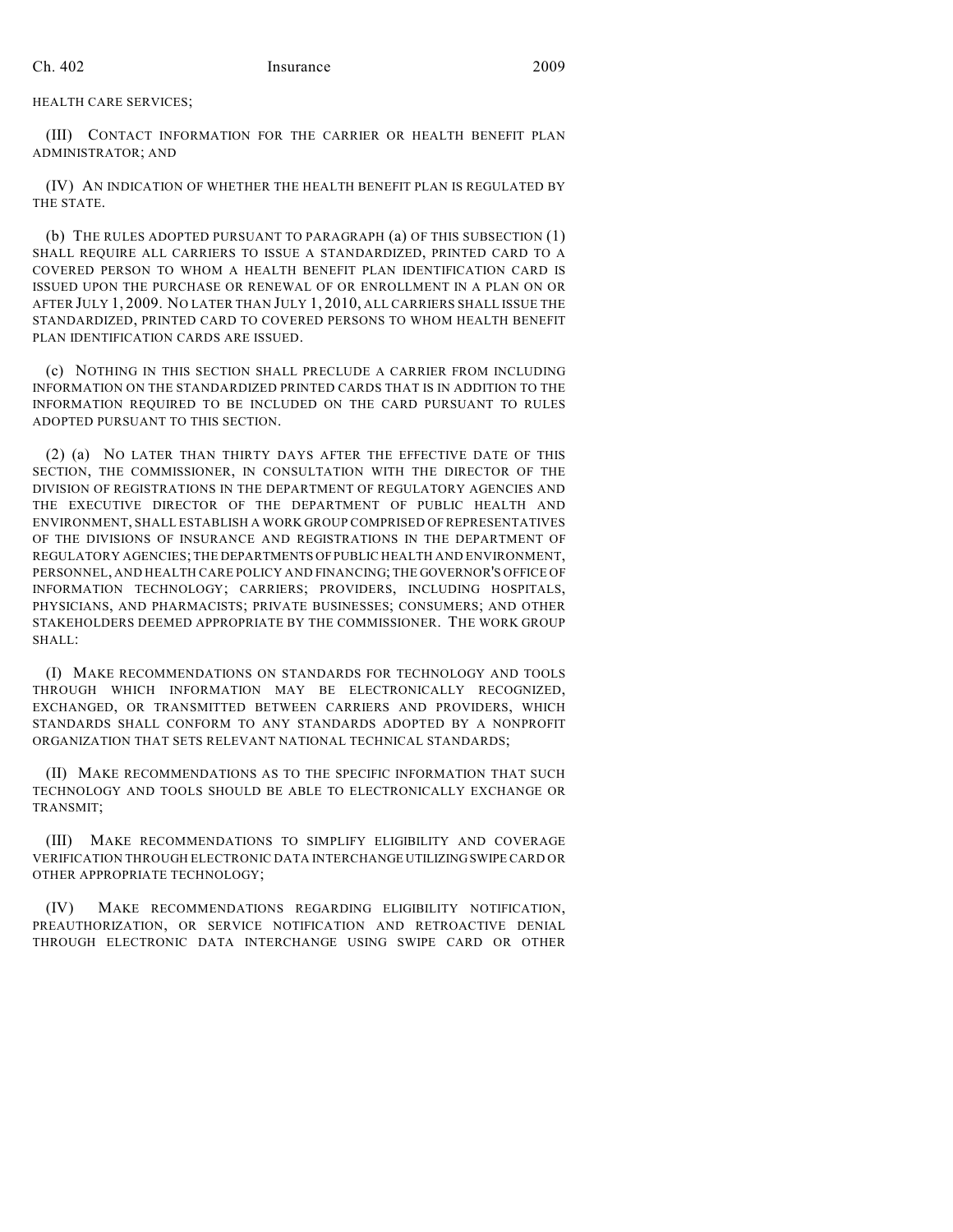APPROPRIATE TECHNOLOGY;

(V) MAKE RECOMMENDATIONS REGARDING HOW TO INCORPORATE THE REQUIREMENTS OF SECTION 10-16-124 PERTAINING TO UNIFORM PRESCRIPTION DRUG INFORMATION AS PART OF THE TECHNOLOGY AND TOOLS FOR ELECTRONICALLY RECOGNIZING, EXCHANGING, OR TRANSMITTING INFORMATION BETWEEN CARRIERS AND PROVIDERS;

(VI) MAKE RECOMMENDATIONS REGARDING WHETHER, ONCE ELECTRONIC DATA INTERCHANGE TECHNOLOGY AND TOOLS ARE FULLY IMPLEMENTED, STANDARDIZED, PRINTED CARDS ARE NECESSARY AND, IF SO, WHAT INFORMATION NEEDS TO BE INCLUDED ON THE PRINTED CARDS;

(VII) MAKE RECOMMENDATIONS REGARDING WHEN SUCH TECHNOLOGY COULD BE IMPLEMENTED FOR MEDICAL ASSISTANCE PROGRAMS, AS DEFINED IN SECTIONS 25.5-1-103 AND 25.5-4-103, C.R.S.; AND

(VIII) MAKE RECOMMENDATIONS, IF THE WORK GROUP SO CHOOSES, TO CREATE A PILOT PROGRAM FOR INITIAL USE OF THE RECOMMENDED TECHNOLOGY AND TOOLS.

(b) THE WORK GROUP ESTABLISHED PURSUANT TO PARAGRAPH (a) OF THIS SUBSECTION (2) SHALL REPORT ITS RECOMMENDATIONS TO THE COMMISSIONER NO LATER THAN SIX MONTHS AFTER ITS FIRST MEETING; EXCEPT THAT, IF THE WORK GROUP IS UNABLE TO COMPLETE ITS DUTIES IN SIX MONTHS, IT MAY REQUEST THAT THE COMMISSIONER EXTEND THE DEADLINE BY NOT MORE THAN AN ADDITIONAL SIX MONTHS.

(c) AFTER RECEIPT OF THE WORK GROUP'S RECOMMENDATIONS, THE COMMISSIONER SHALL ADOPT RULES TO IMPLEMENT A STANDARDIZED ELECTRONIC SWIPE CARD OR OTHER APPROPRIATE TECHNOLOGY TO BE USED BY CARRIERS, PROVIDERS, AND COVERED PERSONS UNDER A HEALTH BENEFIT PLAN TO ALLOW ACCESS TO INFORMATION REGARDING THE APPLICABLE COVERAGE UNDER THE PLAN. CARRIERS SHALL IMPLEMENT THE NEW TECHNOLOGY NO LATER THAN TWO YEARS AFTER THE EFFECTIVE DATE OF THE RULES ADOPTED PURSUANT TO THIS PARAGRAPH (c); EXCEPT THAT, IF THE WORK GROUP CONCLUDES THAT CARRIERS ARE UNABLE TO FULLY IMPLEMENT THE TECHNOLOGY BY THE DEADLINE, THE WORK GROUP MAY RECOMMEND THAT THE COMMISSIONER GRANT AN EXTENSION OF NOT MORE THAN SIX MONTHS FOR FULL IMPLEMENTATION OF THE REQUIREMENTS OF SUCH RULES.

(3) THE RULES ADOPTED BY THE COMMISSIONER PURSUANT TO THIS SECTION SHALL CONFORM TO APPLICABLE FEDERAL GUIDELINES ON STANDARDIZED CLAIMS ATTACHMENT FORMS ONCE SUCH FEDERAL GUIDELINES ARE ADOPTED.

(4) THE COMMISSIONER SHALL AMEND, MODIFY, REENACT, UPDATE, OR OTHERWISE REVISE THE RULES ADOPTED PURSUANT TO THIS SECTION AS NECESSARY TO REFLECT THE MOST CURRENT TECHNOLOGY AVAILABLE THAT WILL ALLOW REAL-TIME DATA EXCHANGE, BENEFITS ELIGIBILITY, COVERAGE DETERMINATIONS, AND OTHER APPROPRIATE PROVIDER-CARRIER TRANSACTIONS.

(5) LICENSED OR CERTIFIED HOSPITALS AND PHYSICIANS LICENSED PURSUANT TO ARTICLE 36 OF TITLE 12, C.R.S., SHALL USE THE STANDARDIZED, PRINTED CARD